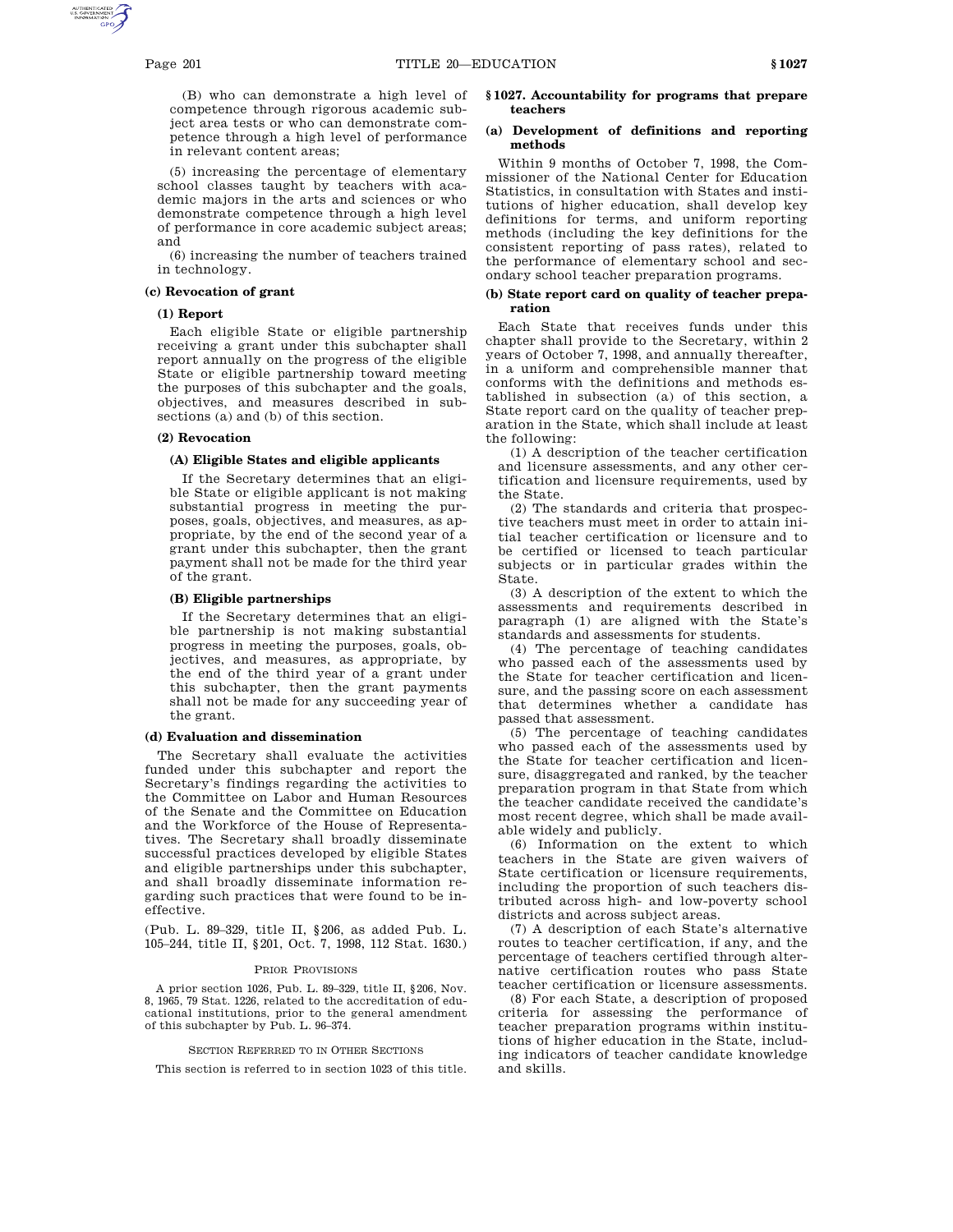(9) Information on the extent to which teachers or prospective teachers in each State are required to take examinations or other assessments of their subject matter knowledge in the area or areas in which the teachers provide instruction, the standards established for passing any such assessments, and the extent to which teachers or prospective teachers are required to receive a passing score on such assessments in order to teach in specific subject areas or grade levels.

# **(c) Initial report**

# **(1) In general**

Each State that receives funds under this chapter, not later than 6 months of <sup>1</sup> October 7, 1998, and in a uniform and comprehensible manner, shall submit to the Secretary the information described in paragraphs (1), (5), and (6) of subsection (b) of this section. Such information shall be compiled by the Secretary and submitted to the Committee on Labor and Human Resources of the Senate and the Committee on Education and the Workforce of the House of Representatives not later than 9 months after October 7, 1998.

#### **(2) Construction**

Nothing in this subsection shall be construed to require a State to gather information that is not in the possession of the State or the teacher preparation programs in the State, or readily available to the State or teacher preparation programs.

## **(d) Report of Secretary on quality of teacher preparation**

## **(1) Report card**

The Secretary shall provide to Congress, and publish and make widely available, a report card on teacher qualifications and preparation in the United States, including all the information reported in paragraphs (1) through (9) of subsection (b) of this section. Such report shall identify States for which eligible States and eligible partnerships received a grant under this subchapter. Such report shall be so provided, published and made available not later than 2 years 6 months after October 7, 1998, and annually thereafter.

# **(2) Report to Congress**

The Secretary shall report to Congress—

(A) a comparison of States' efforts to improve teaching quality; and

(B) regarding the national mean and median scores on any standardized test that is used in more than 1 State for teacher certification or licensure.

## **(3) Special rule**

In the case of teacher preparation programs with fewer than 10 graduates taking any single initial teacher certification or licensure assessment during an academic year, the Secretary shall collect and publish information with respect to an average pass rate on State certification or licensure assessments taken over a 3-year period.

## **(e) Coordination**

The Secretary, to the extent practicable, shall coordinate the information collected and published under this subchapter among States for individuals who took State teacher certification or licensure assessments in a State other than the State in which the individual received the individual's most recent degree.

# **(f) Institutional report cards on quality of teacher preparation**

# **(1) Report card**

Each institution of higher education that conducts a teacher preparation program that enrolls students receiving Federal assistance under this chapter, not later than 18 months after October 7, 1998, and annually thereafter, shall report to the State and the general public, in a uniform and comprehensible manner that conforms with the definitions and methods established under subsection (a) of this section, the following information:

# **(A) Pass rate**

(i) For the most recent year for which the information is available, the pass rate of the institution's graduates on the teacher certification or licensure assessments of the State in which the institution is located, but only for those students who took those assessments within 3 years of completing the program.

(ii) A comparison of the program's pass rate with the average pass rate for programs in the State.

(iii) In the case of teacher preparation programs with fewer than 10 graduates taking any single initial teacher certification or licensure assessment during an academic year, the institution shall collect and publish information with respect to an average pass rate on State certification or licensure assessments taken over a 3-year period.

#### **(B) Program information**

The number of students in the program, the average number of hours of supervised practice teaching required for those in the program, and the faculty-student ratio in supervised practice teaching.

# **(C) Statement**

In States that approve or accredit teacher education programs, a statement of whether the institution's program is so approved or accredited.

#### **(D) Designation as low-performing**

Whether the program has been designated as low-performing by the State under section 1028(a) of this title.

# **(2) Requirement**

The information described in paragraph (1) shall be reported through publications such as school catalogs and promotional materials sent to potential applicants, secondary school guidance counselors, and prospective employers of the institution's program graduates.

## **(3) Fines**

In addition to the actions authorized in section 1094(c) of this title, the Secretary may impose a fine not to exceed \$25,000 on an institution of higher education for failure to provide the information described in this subsection in a timely or accurate manner.

<sup>1</sup>So in original. Probably should be ''after''.